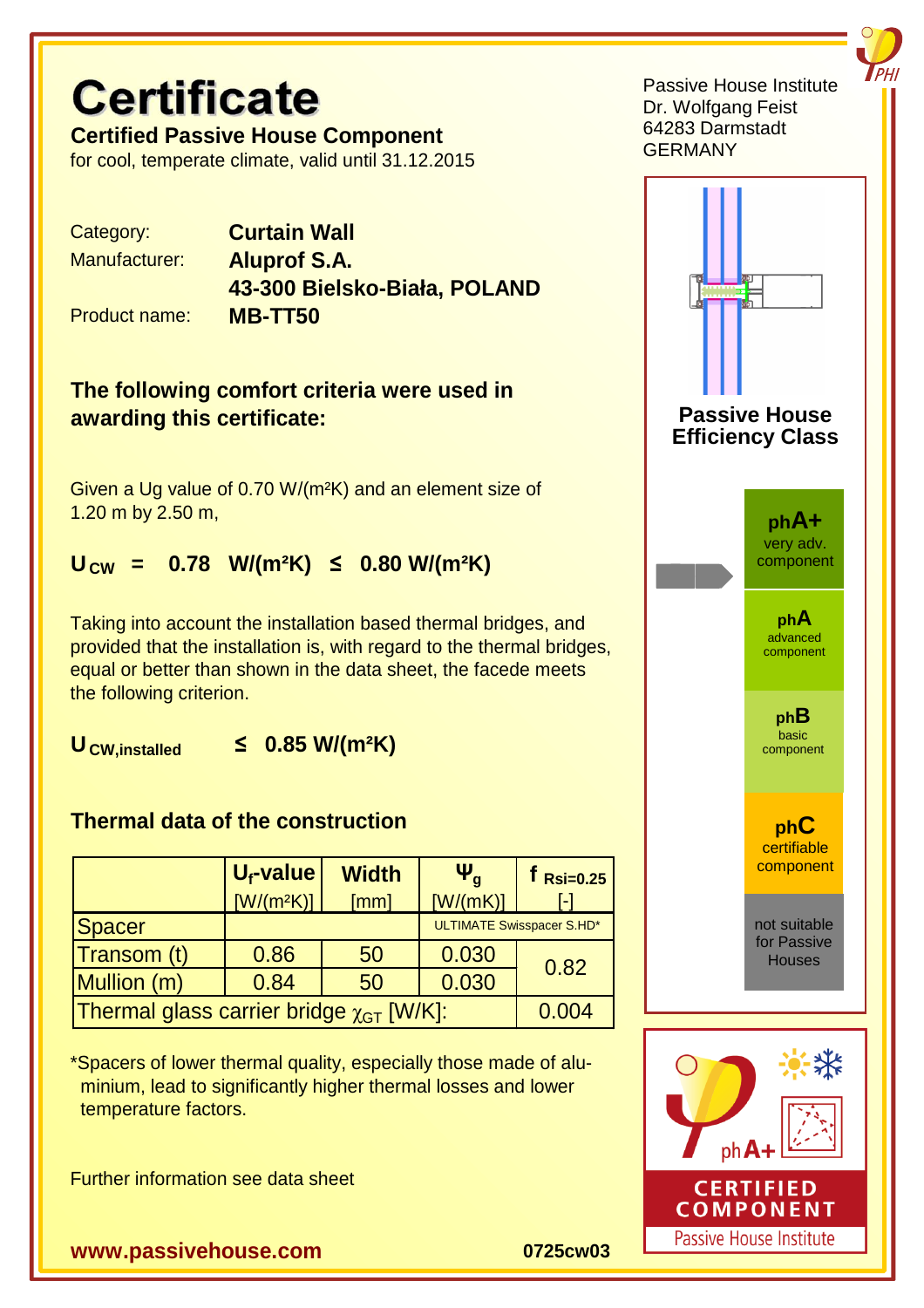# **Data Sheet** Aluprof S.A., MB-TT50

**Manufacturer** Aluprof S.A. 43-300 Bielsko-Biała, POLAND

#### www.aluprof.eu



#### **Description**

Mullion and transom facade of aluminium. Aluminium cover- and pressure- strip. PE foam insulator inside of the rebate (0.035 W/(mK). Used Pane: 53 mm (6/18/5/18/6), intersection of the Glass: 15 mm. Used spacer: ULTIMATE Swisspacer with silicone secondary sealing

#### **Thermal data**

|                                                                                      | $U_f$ -value <sup>1</sup> | <b>Width</b> | $\Psi_{\mathfrak{a}}$     | $t_{\text{Rsi}=0.25}$ |
|--------------------------------------------------------------------------------------|---------------------------|--------------|---------------------------|-----------------------|
|                                                                                      | $[W/(m^2K)]$              | [mm]         | [W/(mK)]                  | ۱.,                   |
| Spacer                                                                               |                           |              | ULTIMATE Swisspacer S.HD* |                       |
| Transom (t)                                                                          | 0.86                      | 50           | 0.030                     | 0.82                  |
| Mullion (m)                                                                          | 0.84                      | 50           | 0.030                     |                       |
|                                                                                      |                           |              |                           |                       |
|                                                                                      |                           |              |                           |                       |
| Thermal glass carrier bridge $\chi_{GT}$ [W/K]:                                      |                           |              |                           | 0.0040                |
| 1: Includes $\Delta U = 0.27 W/(m^2 K)$ , determined by 3D thermal flux simul. (PHI) |                           |              |                           |                       |
| 2: nonmetallic including bolting                                                     |                           |              |                           |                       |

\* Spacers of lower thermal quality leading to higher thermal losses and lower temperatures.

#### **WWW.passivehouse.com Passive House Institute Page 1/2**